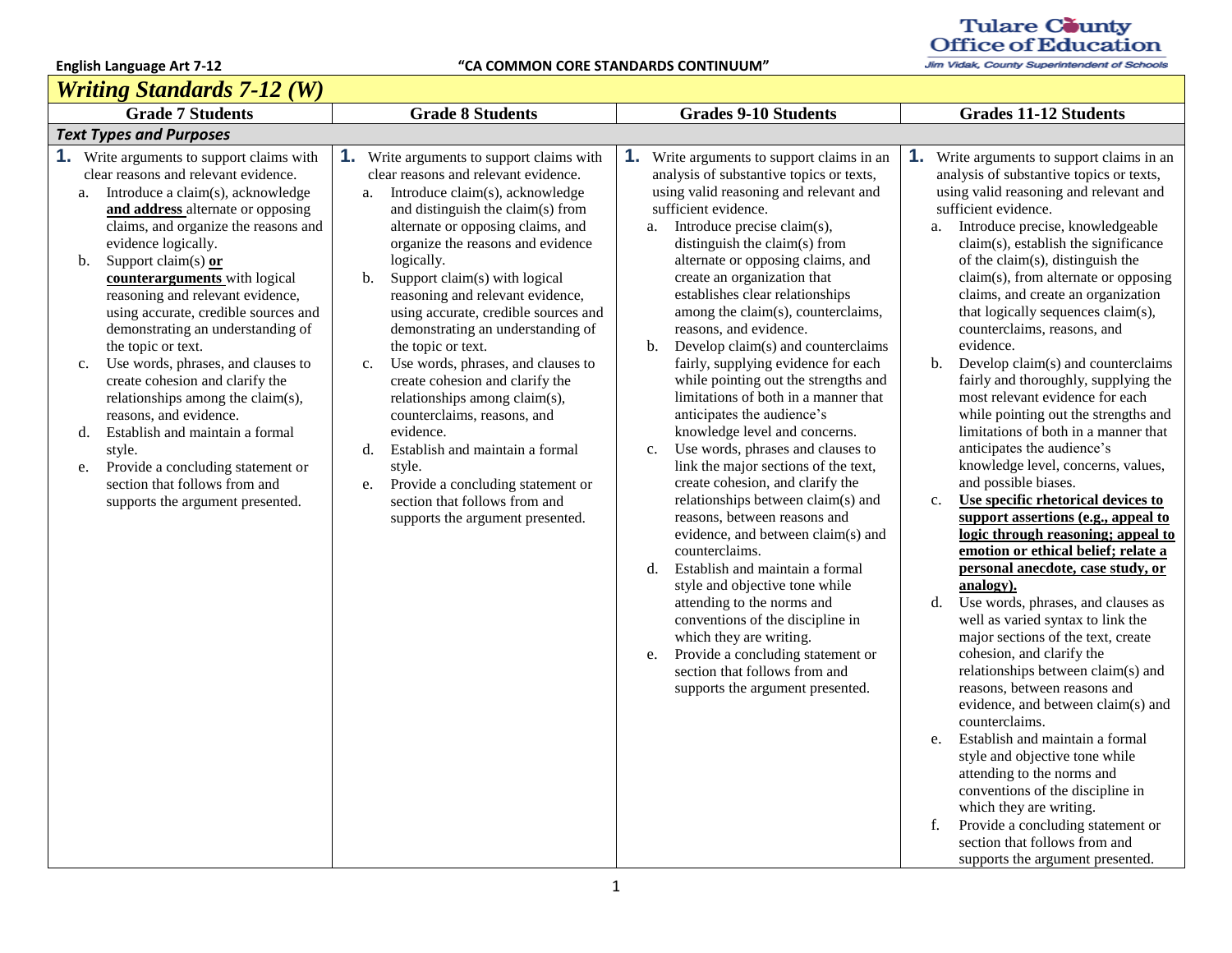- **2.** Write informative/explanatory texts to examine a topic and convey ideas, concepts, and information through the selection, organization, and analysis of relevant content.
	- a. Introduce a topic **or thesis statement** clearly, previewing what is to follow; organize ideas, concepts, and information, using strategies such as definition, classification, comparison/ contrast, and cause/ effect; include formatting (e.g., headings), graphics (e.g., charts, tables), and multimedia when useful to aiding comprehension.
	- b. Develop the topic with relevant facts, definitions, concrete details, quotations, or other information and examples.
	- c. Use appropriate transitions to create cohesion and clarify the relationships among ideas and concepts.
	- d. Use precise language and domainspecific vocabulary to inform about or explain the topic.
	- e. Establish and maintain a formal style.
	- f. Provide a concluding statement or section that follows from and supports the information or explanation presented.

### **English Language Art 7-12 "CA COMMON CORE STANDARDS CONTINUUM"**

- **2.** Write informative/ explanatory texts, **including career development documents (e.g., simple business letters and job applications),** to examine a topic and convey complex ideas, concepts, and information through the selection, organization, and analysis of relevant content.
	- a. Introduce a topic **or thesis statement** clearly, previewing what is to follow; organize ideas, concepts, and information into broader categories; include formatting (e.g., headings), graphics (e.g., charts, tables), and multimedia when useful to aiding comprehension.
	- b. Develop the topic with relevant, well-chosen facts, definitions, concrete details, quotations, or other information and examples.
	- c. Use appropriate and varied transitions to create cohesion and clarify the relationships among ideas and concepts.
	- d. Use precise language and domainspecific vocabulary to inform about or explain the topic.
	- e. Establish and maintain a formal style.
	- f. Provide a concluding statement or section that follows from and supports the information or explanation presented.
- **2.** Write informative/ explanatory texts to examine and convey ideas, concepts, and information clearly and accurately through the effective selection, organization, and analysis of content.
	- a. Introduce a topic **or thesis**  statement; organize complex ideas, concepts, and information to make important connections and distinctions; include formatting (e.g., headings), graphics (e.g., figures, tables) and multimedia when useful to aiding comprehension.
	- b. Develop a topic with well-chosen, relevant, and sufficient facts, extended definitions, concrete details, quotations, or other information and examples appropriate to the audience's knowledge of the topic.
	- c. Use appropriate and varied transitions to link the major sections of the text, create cohesion, and clarify the relationships among complex ideas and concepts.
	- d. Use precise language and domainspecific vocabulary to manage the complexity of the topic
	- e. Establish and maintain a formal style and objective tone while attending to the norms and conventions of the discipline in which they are writing.
	- f. Provide a concluding statement or section that follows from and supports the information or explanation presented (e.g., articulating implications or the significance of the topic).

### **Tulare County Office of Education**

- **2.** Write informative/ explanatory texts to examine and convey complex ideas, concepts, and information clearly and accurately through the effective selection, organization, and analysis of content.
	- a. Introduce a topic **or thesis statement**; organize complex ideas, concepts, and information so that each new element builds on that which precedes it to create a unified whole; include formatting (e.g., headings), graphics (e.g., figures, tables), and multimedia when useful to aiding comprehension.
	- b. Develop the topic thoroughly by selecting the most significant and relevant facts, extended definitions, concrete details, quotations, or information and examples appropriate to the audience's knowledge of the topic.
	- c. Use appropriate and varied transitions and syntax to link the major sections of the text, create cohesion, and clarify the relationships among complex ideas and concepts.
	- d. Use precise language, domainspecific vocabulary, and techniques such as metaphor, simile, and analogy to manage the complexity of the topic.
	- e. Establish and maintain a formal style and objective tone while attending to the norms and conventions of the discipline in which they are writing.
	- f. Provide a concluding statement or section that follows from and supports the information or explanation presented (e.g., articulating implications or significance of the topic.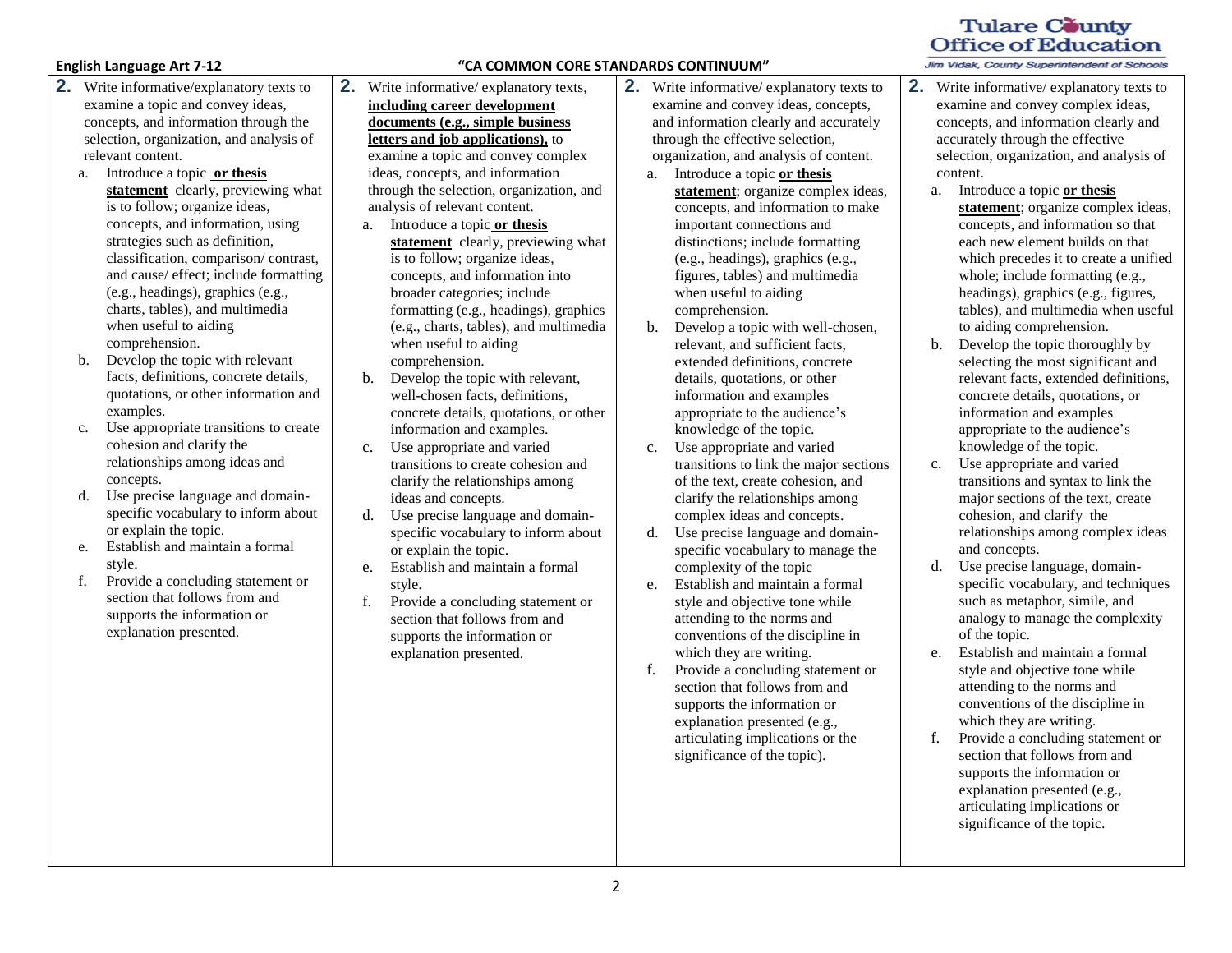# *Writing Standards 7-12 (W)*

# Tulare County<br>Office of Education

| <i>Wruing Siandards 1-12 (W)</i>                                                                                                                                                                                                                                                                                                                                                                                                                                                                                                                                                                                                                                                                                                                                                                                                                                                                                                                                                                       |                                                                                                                                                                                                                                                                                                                                                                                                                                                                                                                                                                                                                                                                                                                                                                                                                                                                                                                                                                                                                                                                             |                                                                                                                                                                                                                                                                                                                                                                                                                                                                                                                                                                                                                                                                                                                                                                                                                                                                                                                                                                                                                                                                                                       |                                                                                                                                                                                                                                                                                                                                                                                                                                                                                                                                                                                                                                                                                                                                                                                                                                                                                                                                                                                                                                                                                                                                                                                                                                                |  |  |  |
|--------------------------------------------------------------------------------------------------------------------------------------------------------------------------------------------------------------------------------------------------------------------------------------------------------------------------------------------------------------------------------------------------------------------------------------------------------------------------------------------------------------------------------------------------------------------------------------------------------------------------------------------------------------------------------------------------------------------------------------------------------------------------------------------------------------------------------------------------------------------------------------------------------------------------------------------------------------------------------------------------------|-----------------------------------------------------------------------------------------------------------------------------------------------------------------------------------------------------------------------------------------------------------------------------------------------------------------------------------------------------------------------------------------------------------------------------------------------------------------------------------------------------------------------------------------------------------------------------------------------------------------------------------------------------------------------------------------------------------------------------------------------------------------------------------------------------------------------------------------------------------------------------------------------------------------------------------------------------------------------------------------------------------------------------------------------------------------------------|-------------------------------------------------------------------------------------------------------------------------------------------------------------------------------------------------------------------------------------------------------------------------------------------------------------------------------------------------------------------------------------------------------------------------------------------------------------------------------------------------------------------------------------------------------------------------------------------------------------------------------------------------------------------------------------------------------------------------------------------------------------------------------------------------------------------------------------------------------------------------------------------------------------------------------------------------------------------------------------------------------------------------------------------------------------------------------------------------------|------------------------------------------------------------------------------------------------------------------------------------------------------------------------------------------------------------------------------------------------------------------------------------------------------------------------------------------------------------------------------------------------------------------------------------------------------------------------------------------------------------------------------------------------------------------------------------------------------------------------------------------------------------------------------------------------------------------------------------------------------------------------------------------------------------------------------------------------------------------------------------------------------------------------------------------------------------------------------------------------------------------------------------------------------------------------------------------------------------------------------------------------------------------------------------------------------------------------------------------------|--|--|--|
| <b>Grade 7 Students</b>                                                                                                                                                                                                                                                                                                                                                                                                                                                                                                                                                                                                                                                                                                                                                                                                                                                                                                                                                                                | <b>Grade 8 Students</b>                                                                                                                                                                                                                                                                                                                                                                                                                                                                                                                                                                                                                                                                                                                                                                                                                                                                                                                                                                                                                                                     | <b>Grades 9-10 Students</b>                                                                                                                                                                                                                                                                                                                                                                                                                                                                                                                                                                                                                                                                                                                                                                                                                                                                                                                                                                                                                                                                           | <b>Grades 11-12 Students</b>                                                                                                                                                                                                                                                                                                                                                                                                                                                                                                                                                                                                                                                                                                                                                                                                                                                                                                                                                                                                                                                                                                                                                                                                                   |  |  |  |
| 3 <sub>1</sub><br>Write narratives to develop real or<br>imagined experiences or events using<br>effective techniques, relevant<br>descriptive details, and well-structured<br>event sequences.<br>Engage and orient the reader by<br>a.<br>establishing a context and point of<br>view, and introducing a narrator<br>and/or character; organize an event<br>sequence that unfolds naturally and<br>logically.<br>Use narrative techniques, such as<br>b.<br>dialogue, pacing, and description, to<br>develop experiences, events, and/or<br>characters.<br>Use a variety of transition words,<br>$\mathbf{c}$ .<br>phrases, and clauses to convey<br>sequence and signal shifts from one<br>time frame or setting to another.<br>Use precise words and phrases,<br>d.<br>relevant descriptive details, and<br>sensory language to capture the<br>action and convey experiences and<br>events.<br>Provide a conclusion that follows<br>e.<br>from and reflects the narrated<br>experiences or events. | 3. Write narratives to develop real or<br>imagined experiences or events using<br>effective technique, relevant descriptive<br>details, and well-structured event<br>sequences.<br>Engage and orient the reader by<br>a.<br>establishing a context and point of<br>view, and introducing a narrator<br>and/or characters; organize an event<br>sequence that unfolds naturally and<br>logically.<br>Use narrative techniques, such as<br>$\mathbf{b}$ .<br>dialogue, pacing, description, and<br>reflection, to develop experiences,<br>events, and/or characters.<br>Use a variety of transition words,<br>$c_{\cdot}$<br>phrases, and clauses to convey<br>sequence, signal shifts from one<br>time frame or setting to another, and<br>show the relationships among<br>experiences and events.<br>Use precise words and phrases,<br>d.<br>relevant descriptive details, and<br>sensory language to capture the<br>action and convey experiences and<br>events.<br>Provide a conclusion that follows<br>e.<br>from and reflects on the narrated<br>experiences or events. | 3 <sub>1</sub><br>Write narratives to develop real or<br>imagined experiences or events using<br>effective technique, well-chosen details,<br>and well-structured event sequences.<br>Engage and orient the reader by<br>a.<br>setting out a problem, situation, or<br>observation, establishing one or<br>multiple point(s) of view, and<br>introducing a narrator and/or<br>characters; create a smooth<br>progression of experiences or<br>events.<br>Use narrative techniques, such as<br>b.<br>dialogue, pacing, description,<br>reflection, and multiple plot lines, to<br>develop experiences, events, and/or<br>characters.<br>Use a variety of techniques to<br>c.<br>sequence events so that they build<br>on one another to create a coherent<br>whole.<br>Use precise words, and phrases,<br>d.<br>telling details, and sensory language<br>to convey a vivid picture of the<br>experiences, events, setting, and/or<br>characters.<br>Provide a conclusion that follows<br>e.<br>from and reflects on what is<br>experienced, observed, or resolved<br>over the course of the narrative. | 3 <sub>1</sub><br>Write narratives to develop real or<br>imagined experiences or events using<br>effective technique, well-chosen details,<br>and well-structured event sequences.<br>Engage and orient the reader by<br>a.<br>setting out a problem, situation, or<br>observation and its significance,<br>establishing one or multiple point(s)<br>of view, and introducing a narrator<br>and/or characters; create a smooth<br>progression of experiences and<br>events.<br>Use narrative techniques, such as<br>b.<br>dialogue, pacing, description,<br>reflection, and multiple plot lines, to<br>develop experiences, events, and/or<br>characters.<br>Use a variety of techniques to<br>c.<br>sequence events so that they build<br>on one another to create a coherent<br>whole and build toward a particular<br>tone and outcome (e.g., a sense of<br>mystery, suspense, growth, or<br>resolution).<br>Use precise words and phrases,<br>d.<br>telling details, and sensory language<br>to convey a vivid picture of the<br>experiences, events, setting, and/or<br>characters.<br>Provide a conclusion that follows<br>e.<br>from and reflects on what is<br>experienced, observed, or resolved<br>over the course of the narrative. |  |  |  |
| <b>Production and Distribution of Writing</b>                                                                                                                                                                                                                                                                                                                                                                                                                                                                                                                                                                                                                                                                                                                                                                                                                                                                                                                                                          |                                                                                                                                                                                                                                                                                                                                                                                                                                                                                                                                                                                                                                                                                                                                                                                                                                                                                                                                                                                                                                                                             |                                                                                                                                                                                                                                                                                                                                                                                                                                                                                                                                                                                                                                                                                                                                                                                                                                                                                                                                                                                                                                                                                                       |                                                                                                                                                                                                                                                                                                                                                                                                                                                                                                                                                                                                                                                                                                                                                                                                                                                                                                                                                                                                                                                                                                                                                                                                                                                |  |  |  |
| 4.<br>Produce clear and coherent writing in<br>which the development, organization,<br>and style are appropriate to task,<br>purpose, and audience. (Grade-specific<br>expectations for writing types are<br>defined in standards 1-3 above.)                                                                                                                                                                                                                                                                                                                                                                                                                                                                                                                                                                                                                                                                                                                                                          | 4. Produce clear and coherent writing in<br>which the development, organization,<br>and style are appropriate to task,<br>purpose, and audience. (Grade-specific<br>expectations for writing types are<br>defined in standards 1-3 above.)                                                                                                                                                                                                                                                                                                                                                                                                                                                                                                                                                                                                                                                                                                                                                                                                                                  | 4. Produce clear and coherent writing in<br>which the development, organization,<br>and style are appropriate to task,<br>purpose, and audience. (Grade-specific<br>expectations for writing types are<br>defined in standards 1-3 above.)                                                                                                                                                                                                                                                                                                                                                                                                                                                                                                                                                                                                                                                                                                                                                                                                                                                            | 4.<br>Produce clear and coherent writing in<br>which the development, organization,<br>and style are appropriate to task,<br>purpose, and audience. (Grade-specific<br>expectations for writing types are<br>defined in standards 1-3 above.)                                                                                                                                                                                                                                                                                                                                                                                                                                                                                                                                                                                                                                                                                                                                                                                                                                                                                                                                                                                                  |  |  |  |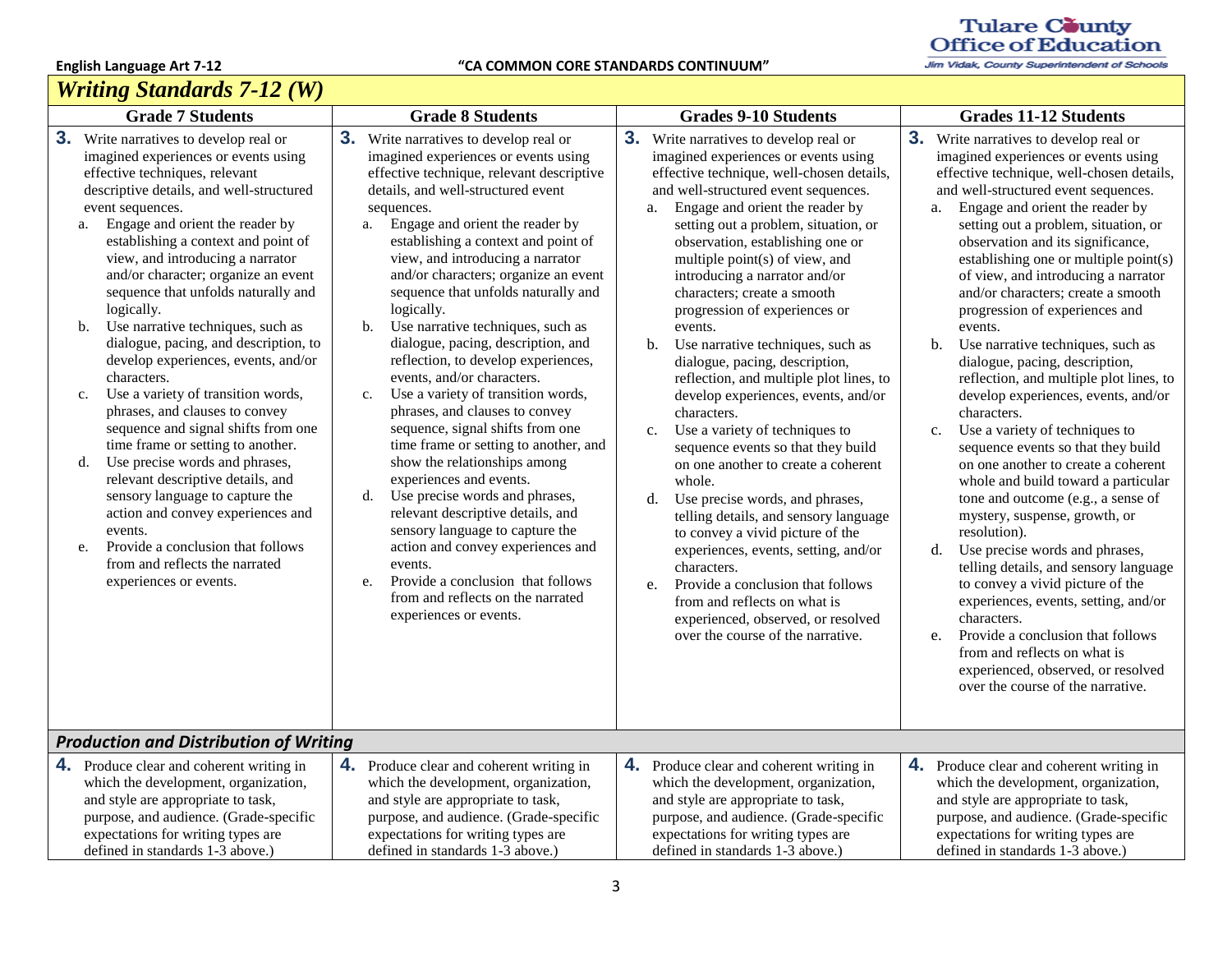### Tulare County<br>Office of Education -<br>Jim Vidak, County Superintendent of Schools

| <b>English Language Art 7-12</b> |                                                                                                                                                                                                                                                                                                                                                                                               | "CA COMMON CORE STANDARDS CONTINUUM" |                                                                                                                                                                                                                                                                                                                                                                                               |    |                                                                                                                                                                                                                                                                                                                                                                                                               |    | Jim Vidak, County Superintendent of Schools                                                                                                                                                                                                                                                                                                                                                                                                                                    |
|----------------------------------|-----------------------------------------------------------------------------------------------------------------------------------------------------------------------------------------------------------------------------------------------------------------------------------------------------------------------------------------------------------------------------------------------|--------------------------------------|-----------------------------------------------------------------------------------------------------------------------------------------------------------------------------------------------------------------------------------------------------------------------------------------------------------------------------------------------------------------------------------------------|----|---------------------------------------------------------------------------------------------------------------------------------------------------------------------------------------------------------------------------------------------------------------------------------------------------------------------------------------------------------------------------------------------------------------|----|--------------------------------------------------------------------------------------------------------------------------------------------------------------------------------------------------------------------------------------------------------------------------------------------------------------------------------------------------------------------------------------------------------------------------------------------------------------------------------|
|                                  | <b>5.</b> With some guidance and support from<br>peers and adults, develop and<br>strengthen writing as needed by<br>planning, revising, editing, rewriting, or<br>trying a new approach focusing on how<br>well purpose and audience have been<br>addressed. (Editing for conventions<br>should demonstrate command of<br>Language standards 1-3 up to and<br>including grade 7 on page 52.) |                                      | <b>5.</b> With some guidance and support from<br>peers and adults, develop and<br>strengthen writing as needed by<br>planning, revising, editing, rewriting, or<br>trying a new approach focusing on how<br>well purpose and audience have been<br>addressed. (Editing for conventions<br>should demonstrate command of<br>Language standards 1-3 up to and<br>including grade 8 on page 52.) |    | <b>5.</b> Develop and strengthen writing as<br>needed by planning, revising, editing,<br>rewriting, or trying a new approach,<br>focusing on addressing what is most<br>significant for a specific purpose and<br>audience. (Editing for conventions<br>should demonstrate command of<br>Language standards 1-3 up to and<br>including grades 9-10 on page 54.)                                               |    | <b>5.</b> Develop and strengthen writing as<br>needed by planning, revising, editing,<br>rewriting, or trying a new approach,<br>focusing on addressing what is most<br>significant for a specific purpose and<br>audience. (Editing for conventions<br>should demonstrate command of<br>Language standards 1-3 up to and<br>including grades 11-12 on page 54.)                                                                                                               |
| 6.                               | Use technology, including the Internet,<br>to produce and publish writing and link<br>to and cite sources as well as to interact<br>and collaborate with others, including<br>linking to and citing sources.                                                                                                                                                                                  | 6.                                   | Use technology, including the Internet,<br>to produce and publish writing and<br>present the relationships between<br>information and ideas efficiently as well<br>as to interact and collaborate with<br>others.                                                                                                                                                                             |    | <b>6.</b> Use technology, including the Internet,<br>to produce, publish, and update<br>individual or shared writing products,<br>taking advantage of technology's<br>capacity to link to other information and<br>to display information flexibly and<br>dynamically.                                                                                                                                        |    | <b>6.</b> Use technology, including the Internet,<br>to produce, publish, and update<br>individual or shared writing products in<br>response to ongoing feedback, including<br>new arguments or information.                                                                                                                                                                                                                                                                   |
|                                  | <b>Research to Build Knowledge</b>                                                                                                                                                                                                                                                                                                                                                            |                                      |                                                                                                                                                                                                                                                                                                                                                                                               |    |                                                                                                                                                                                                                                                                                                                                                                                                               |    |                                                                                                                                                                                                                                                                                                                                                                                                                                                                                |
|                                  | 7. Conduct short focused research projects<br>to answer a question, drawing on<br>several sources and generating<br>additional related, focused questions for<br>further research and investigation.                                                                                                                                                                                          |                                      | 7. Conduct short research projects to<br>answer a question (including a self-<br>generated question), drawing on several<br>sources and generating additional<br>related, focused questions that allow for<br>multiple avenues of exploration.                                                                                                                                                |    | <b>7.</b> Conduct short as well as more sustained<br>research projects to answer a question<br>(including a self-generated question), or<br>solve a problem; narrow or broaden the<br>inquiry when appropriate; synthesize<br>multiple sources on the subject,<br>demonstrating understanding of the<br>subject under investigation.                                                                          |    | <b>7.</b> Conduct short as well as more sustained<br>research projects to answer a question<br>(including a self-generated question) or<br>solve a problem; narrow or broaden the<br>inquiry when appropriate; synthesize<br>multiple sources on the subject,<br>demonstrating understanding of the<br>subject under investigation.                                                                                                                                            |
| 8.                               | Gather relevant information from<br>multiple print and digital sources; using<br>search terms effectively; assess the<br>credibility and accuracy of each source;<br>and quote or paraphrase the data and<br>conclusions of others while avoiding<br>plagiarism and following a standard<br>format for citation.                                                                              | 8.                                   | Gather relevant information from<br>multiple print and digital sources; using<br>search terms effectively; assess the<br>credibility and accuracy of each source;<br>and quote or paraphrase the data and<br>conclusions of others while avoiding<br>plagiarism and following a standard<br>format for citation.                                                                              | 8. | Gather relevant information from<br>multiple authoritative print and digital<br>sources, using advanced searches<br>effectively; assess the usefulness of<br>each source in answering the research<br>question; integrate information into the<br>text selectively to maintain the flow of<br>ideas, avoiding plagiarism and<br>following a standard format for citation<br>including footnotes and endnotes. | 8. | Gather relevant information from<br>multiple authoritative print and digital<br>sources, using advanced searches<br>effectively; assess the strengths and<br>limitations of each source in terms of<br>the task, purpose, and audience;<br>integrate information into the text<br>selectively to maintain the flow of<br>ideas, avoiding plagiarism and<br>overreliance on any one source and<br>following a standard format for citation<br>including footnotes and endnotes. |